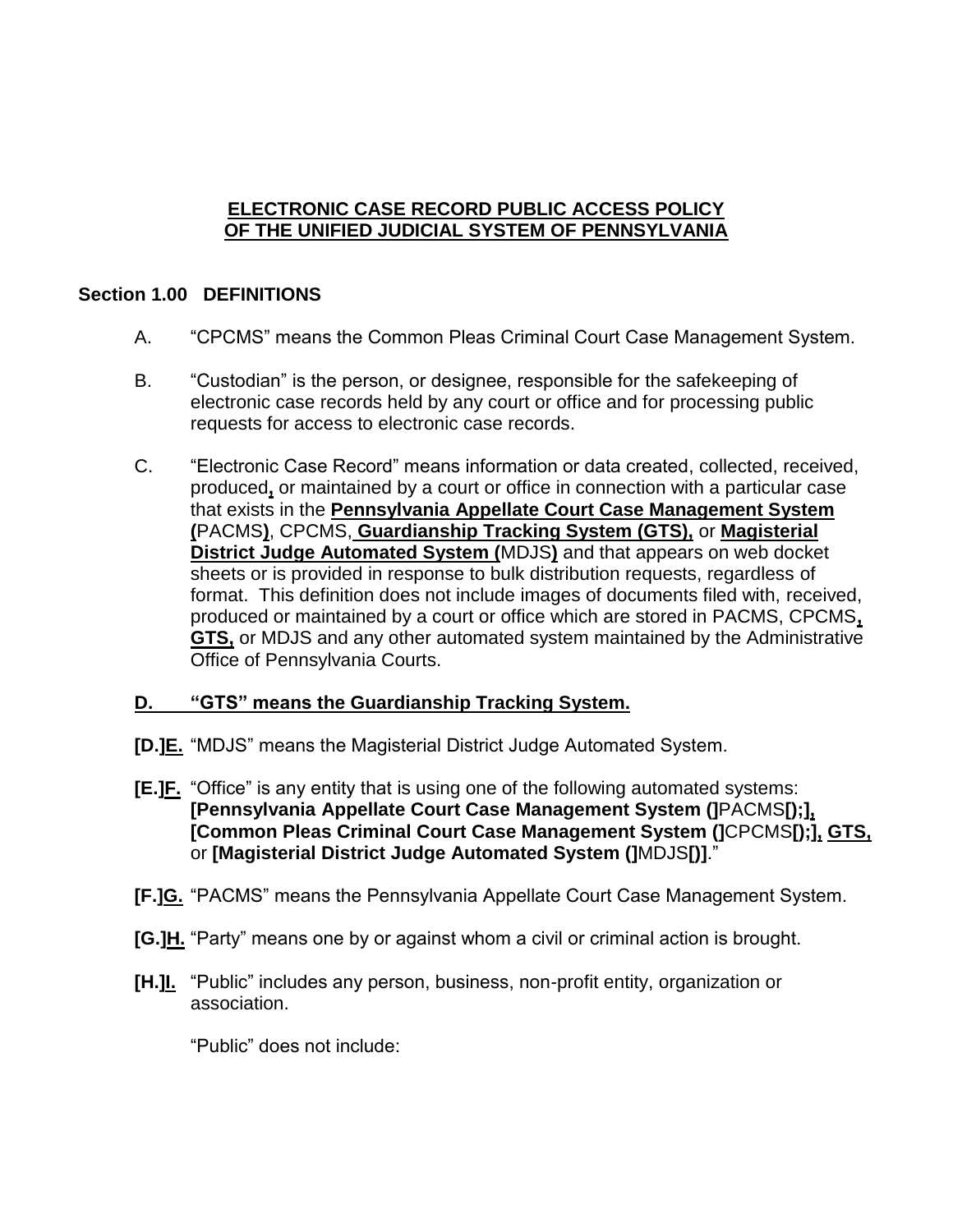- 1. Unified Judicial System officials or employees, including employees of the office of the clerk of courts, prothonotary, **the office of the clerk of the orphans' court division**, and any other office performing similar functions;
- 2. people or entities, private or governmental, who assist the Unified Judicial System or related offices in providing court services; and
- 3. any federal, state, or local governmental agency or an employee or official of such an agency when acting in his/her official capacity.
- **[I.]J.** "Public Access" means that the public may inspect and obtain electronic case records, except as provided by law or as set forth in this policy.
- **[J.]K.** "Request for Bulk Distribution of Electronic Case Records" means any request, regardless of the format the information is requested to be received in, for all or a subset of electronic case records.
- **[K.]L.** "UJS" means the Unified Judicial System of Pennsylvania.
- **[L.]M.** "Web Docket Sheets" are internet available representations of data that have been entered into a Unified Judicial System supported case management system for the purpose of recording filings, subsequent actions and events on a court case, and miscellaneous docketed items.

# **Section 2.00 STATEMENT OF GENERAL POLICY**

- A. This policy covers all electronic case records.
- B. The public may inspect and obtain electronic case records except as provided by law or as set forth in this policy.
- C. A court or office may not adopt for electronic case records a more restrictive access policy or provide greater access than that provided for in this policy.

## **Section 3.00 ELECTRONIC CASE RECORD INFORMATION EXCLUDED FROM PUBLIC ACCESS**

The following information in an electronic case record is not accessible by the public:

- A. social security numbers;
- B. operator license numbers;
- C. victim information including name, address and other contact information;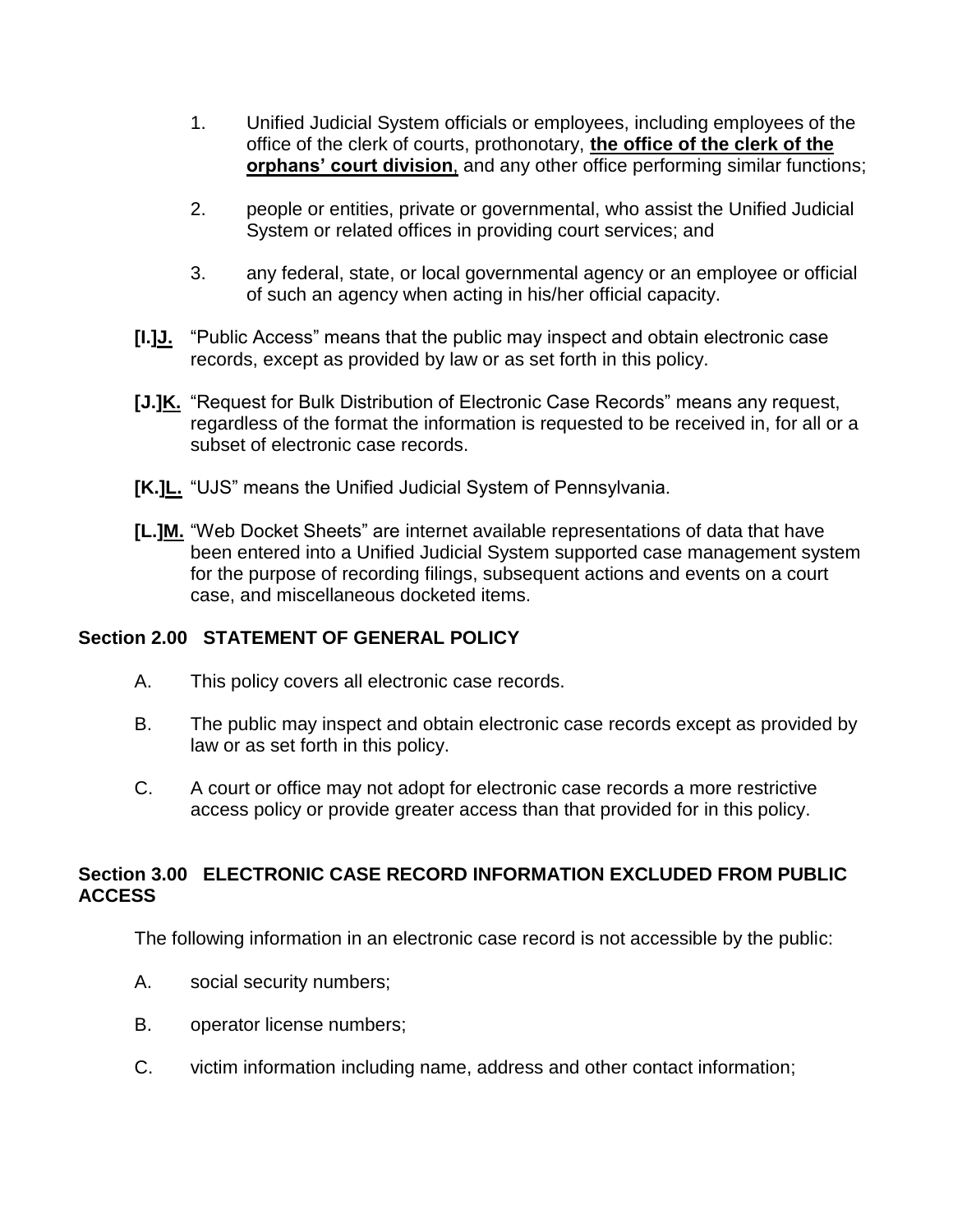- D. informant information including name, address and other contact information;
- E. juror information including name, address and other contact information;
- F. a party's street address, except the city, state, and ZIP code may be released;
- G. witness information including name, address and other contact information;
- H. SID (state identification) numbers;
- I. financial institution account numbers, credit card numbers, PINS or passwords used to secure accounts;
- J. notes, drafts, and work products related to court administration or any office that is the primary custodian of an electronic case record;
- K. information sealed or protected pursuant to court order;
- L. information to which access is otherwise restricted by federal law, state law, or state court rule;
- **[M. information presenting a risk to personal security, personal privacy, or the fair, impartial and orderly administration of justice, as determined by the Court Administrator of Pennsylvania with the approval of the Chief Justice; and]**

**M.[N.]** information regarding arrest warrants and supporting affidavits until execution**[.] ;**

- **N. information maintained in GTS, except aggregate, statistical, and/or other data that does not identify an incapacitated person, as determined by the Administrative Office of Pennsylvania Courts, may be released; and**
- **O. information presenting a risk to personal security, personal privacy, or the fair, impartial and orderly administration of justice, as determined by the Court Administrator of Pennsylvania with the approval of the Chief Justice.**

# **Section 3.10 REQUESTS FOR BULK DISTRIBUTION OF ELECTRONIC CASE RECORDS**

- A. To the extent that adequate resources and technical capabilities exist, a request for bulk distribution of electronic case records shall be permitted for data that is not excluded from public access as set forth in this policy.
- B. To the extent that adequate resources and technical capabilities exist, a request for bulk distribution of electronic case records not publicly accessible under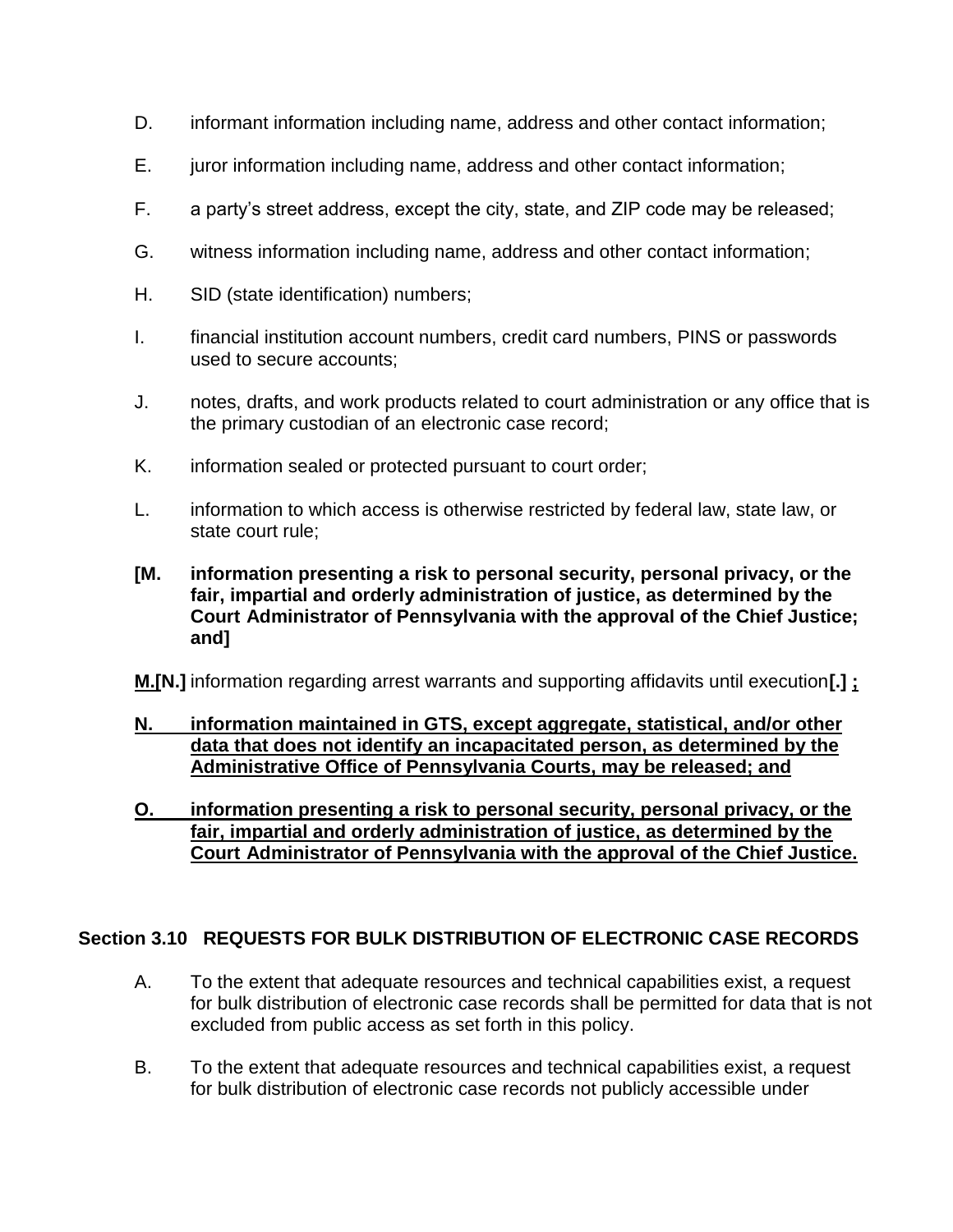Section 3.00 of this Policy may be fulfilled where: the information released does not identify specific individuals; the release of the information will not present a risk to personal security or privacy; and the information is being requested for a scholarly, journalistic, governmental-related, research or case preparation purpose.

- 1. Requests of this type will be reviewed on a case-by-case basis.
- 2. In addition to the request form, the requestor shall submit in writing:
	- (a) the purpose/reason for the request;
	- (b) identification of the information sought;
	- (c) explanation of the steps that the requestor will take to ensure that the information provided will be secure and protected;
	- (d) certification that the information will not be used except for the stated purposes; and
	- (e) whether **relevant Institutional Review Board [IRB]** approval has been received, if applicable.

## **Section 3.20 REQUESTS FOR ELECTRONIC CASE RECORD INFORMATION FROM ANOTHER COURT OR OFFICE**

Any request for electronic case record information from another court should be referred to the proper record custodian in the court or office where the electronic case record information originated. Any request for electronic case record information concerning multiple magisterial district judge courts or judicial districts should be referred to the Administrative Office of the Pennsylvania Courts.

## **Section 4.00 RESPONDING TO A REQUEST FOR ACCESS TO ELECTRONIC CASE RECORDS**

- A. Within 10 business days of receipt of a written request for electronic case record access, the respective court or office shall respond in one of the following manners:
	- 1. fulfill the request, or if there are applicable fees and costs that must be paid by the requestor, notify requestor that the information is available upon payment of the same;
	- 2. notify the requestor in writing that the requestor has not complied with the provisions of this policy;
	- 3. notify the requestor in writing that the information cannot be provided; or
	- 4. notify the requestor in writing that the request has been received and the expected date that the information will be available. If the information will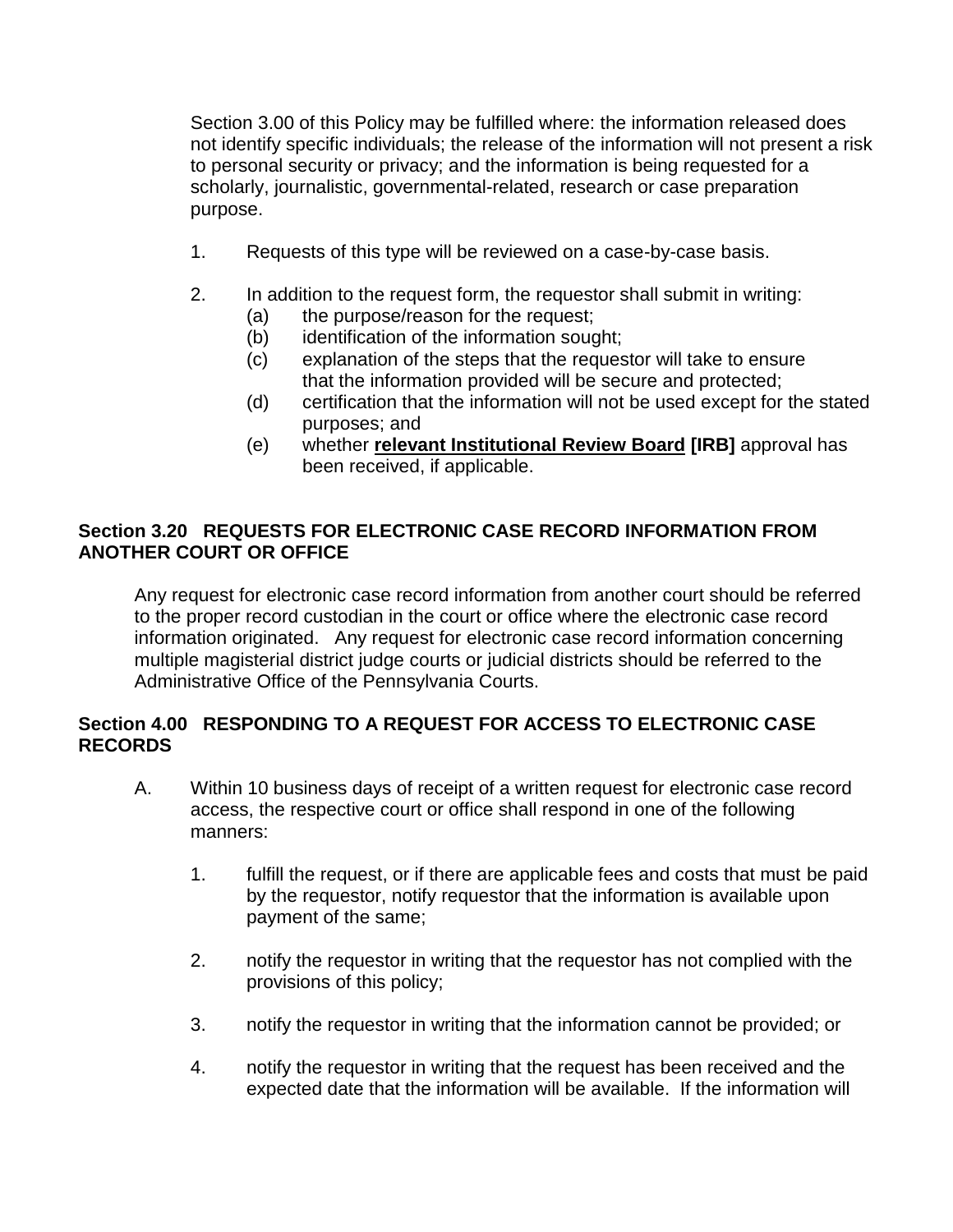not be available within 30 business days, the court or office shall notify the Administrative Office of Pennsylvania Courts and the requestor simultaneously.

B. If the court or office cannot respond to the request as set forth in subsection A, the court or office shall concurrently give written notice of the same to the requestor and Administrative Office of Pennsylvania Courts.

#### **Section 5.00 FEES**

- A. Reasonable fees may be imposed for providing public access to electronic case records pursuant to this policy.
- B. A fee schedule shall be in writing and publicly posted.
- C. A fee schedule in any judicial district, including any changes thereto, shall not become effective and enforceable until:
	- 1. a copy of the proposed fee schedule is submitted by the president judge to the Administrative Office of Pennsylvania Courts; and
	- 2. the Administrative Office of Pennsylvania Courts has approved the proposed fee schedule.

### **[SECTION] Section 6.00 CORRECTING DATA ERRORS**

- A. A party to a case, or the party's attorney, seeking to correct a data error in an electronic case record shall submit a written request for correction to the court in which the record was filed.
- B. A request to correct an alleged error contained in an electronic case record of the Supreme Court, Superior Court or Commonwealth Court shall be submitted to the prothonotary of the proper appellate court.
- C. A request to correct an alleged error contained in an electronic case record of the Court of Common Pleas, Philadelphia Municipal Court or a Magisterial District Court shall be submitted and processed as set forth below.
	- 1. The request shall be made on a form designed and published by the Administrative Office of Pennsylvania Courts.
	- 2. The request shall be submitted to the clerk of courts if the alleged error appears in an electronic case record of the Court of Common Pleas or Philadelphia Municipal Court. **If the alleged error appears in GTS, the request for correction shall be submitted to the clerk of the orphans' court division.** The requestor shall also provide copies of the form to all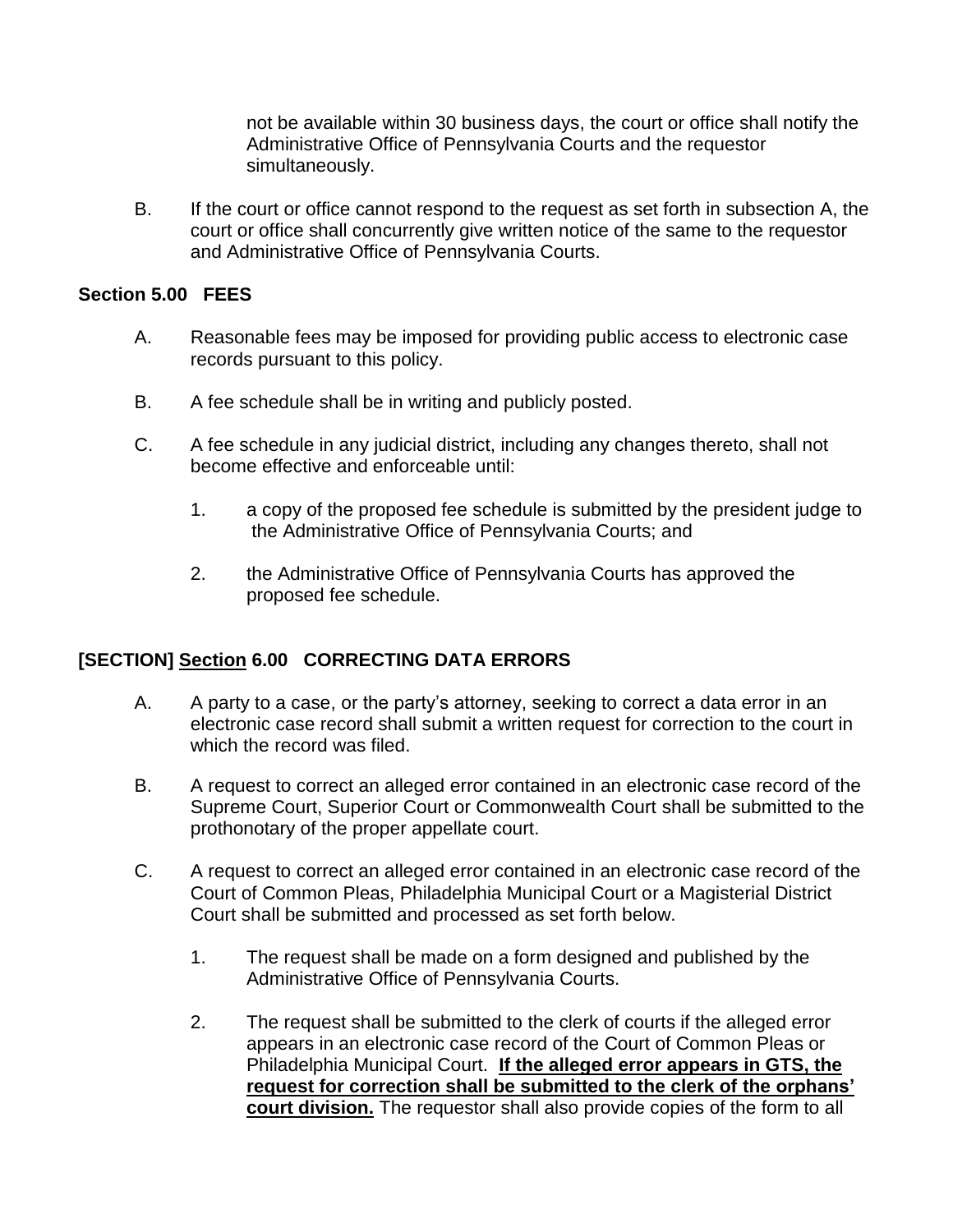parties to the case, the District Court Administrator and the Administrative Office of Pennsylvania Courts.

- 3. The request shall be submitted to the Magisterial District Court if the alleged error appears in an electronic case record of the Magisterial District Court. The requestor shall also provide copies of the form to all parties to the case, the District Court Administrator and the Administrative Office of Pennsylvania Courts.
- 4. The requestor shall set forth on the request form with specificity the information that is alleged to be in error and shall provide sufficient facts including supporting documentation that corroborates the requestor's contention that the information in question is in error.
- 5. Within 10 business days of receipt of a request, the clerk of courts**, clerk of the orphans' court division,** or Magisterial District Court shall respond in writing to the requestor, all parties to the case, and Administrative Office of Pennsylvania Courts, in one of the following manners:
	- a. the request does not contain sufficient information and facts to adequately determine what information is alleged to be error; accordingly, the request form is being returned to the requestor; and no further action will be taken on this matter unless the requestor resubmits the request with additional information and facts.
	- b. the request does not concern an electronic case record that is covered by this policy; accordingly, the request form is being returned to the requestor; no further action will be taken on this matter.
	- c. it has been determined that an error does exist in the electronic case record and that the information in question has been corrected.
	- d. it has been determined that an error does not exist in the electronic case record.
	- e. the request has been received and an additional period not exceeding 30 business days is necessary to complete the review of this matter.
- 6. A requestor has the right to seek review of a final decision under subsection 5(a)-(d) rendered by a clerk of courts**, clerk of the orphans' court division,** or **[a]** Magisterial District Court within 10 business days of notification of that decision.